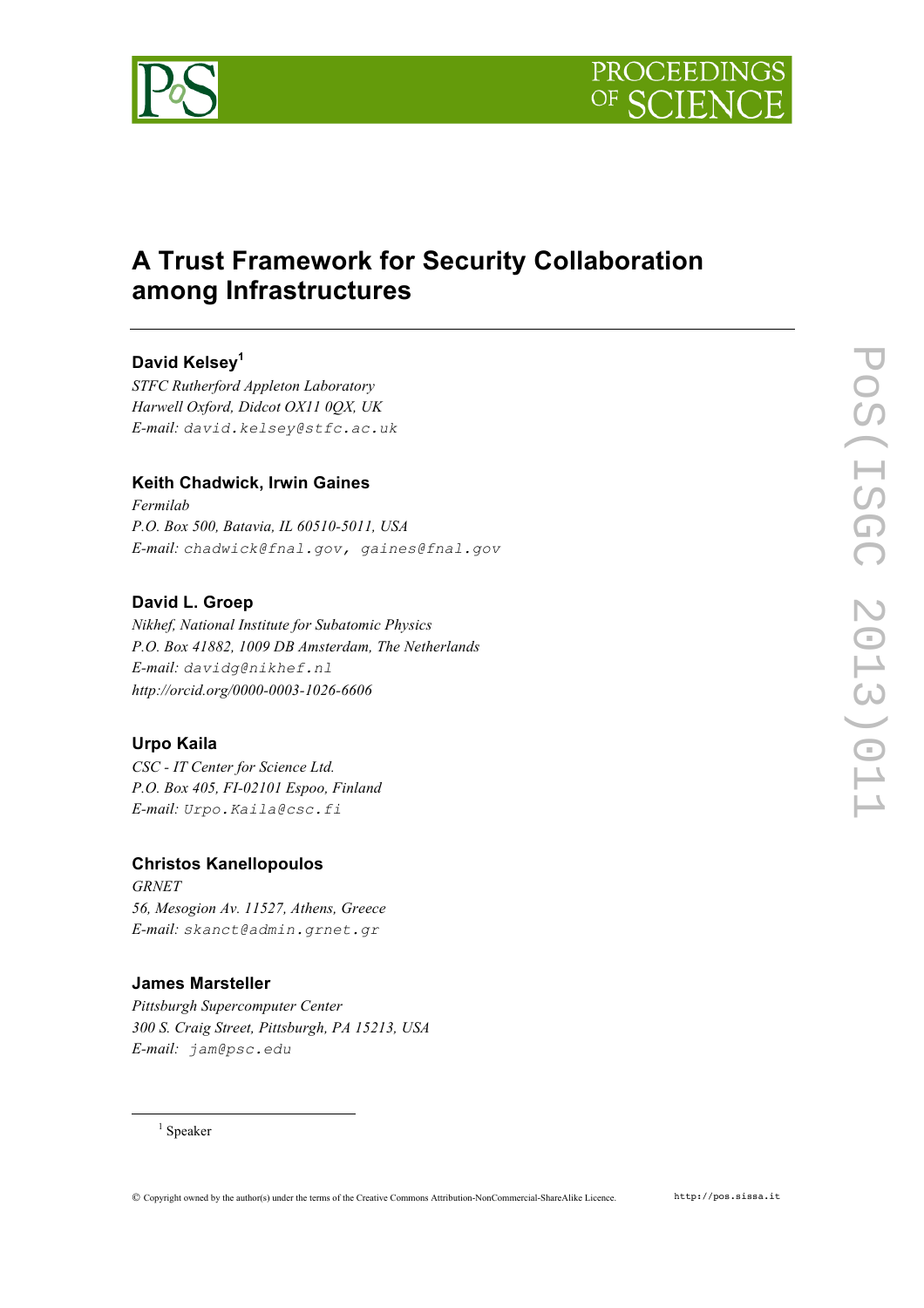



## **Ralph Niederberger**

*Forschungszentrum Jülich GmbH Wilhelm-Johnen-Strasse, 52425 Jülich, Germany E-mail: r.niederberger@fz-juelich.de*

# **Vincent Ribaillier**

*IDRIS Campus universitaire d'Orsay, rue John Von Neumann, Boîte postale 167, F-91403 Orsay cedex, France E-mail: Vincent.Ribaillier@idris.fr*

#### **Romain Wartel**

*CERN 385 Route de Meyrin, 1217 Meyrin, Switzerland E-mail: Romain.Wartel@cern.ch*

#### **Willy Weisz**

*University of Vienna Computational Science Center, Nordbergstrasse 15, 1090 Wien, Austria E-mail: willy.weisz@univie.ac.at*

## **Jules Wolfrat**

*SURFsara Science Park 140, 1098 XG Amsterdam, The Netherlands E-mail: jules.wolfrat@surfsara.nl*

The Security for Collaborating Infrastructures (SCI) group is a collaborative activity of information security officers from several large-scale distributed computing infrastructures, including EGI, OSG, PRACE, EUDAT, CHAIN, WLCG, and XSEDE. SCI is developing a framework to enable interoperation of collaborating Grids with the aim of managing cross-Grid operational security risks and to build trust and develop policy standards for collaboration especially in cases where we cannot just share identical security policy documents.

*The International Symposium on Grids and Clouds (ISGC) 2013 March 17-22, 2013 Academia Sinica, Taipei, Taiwan*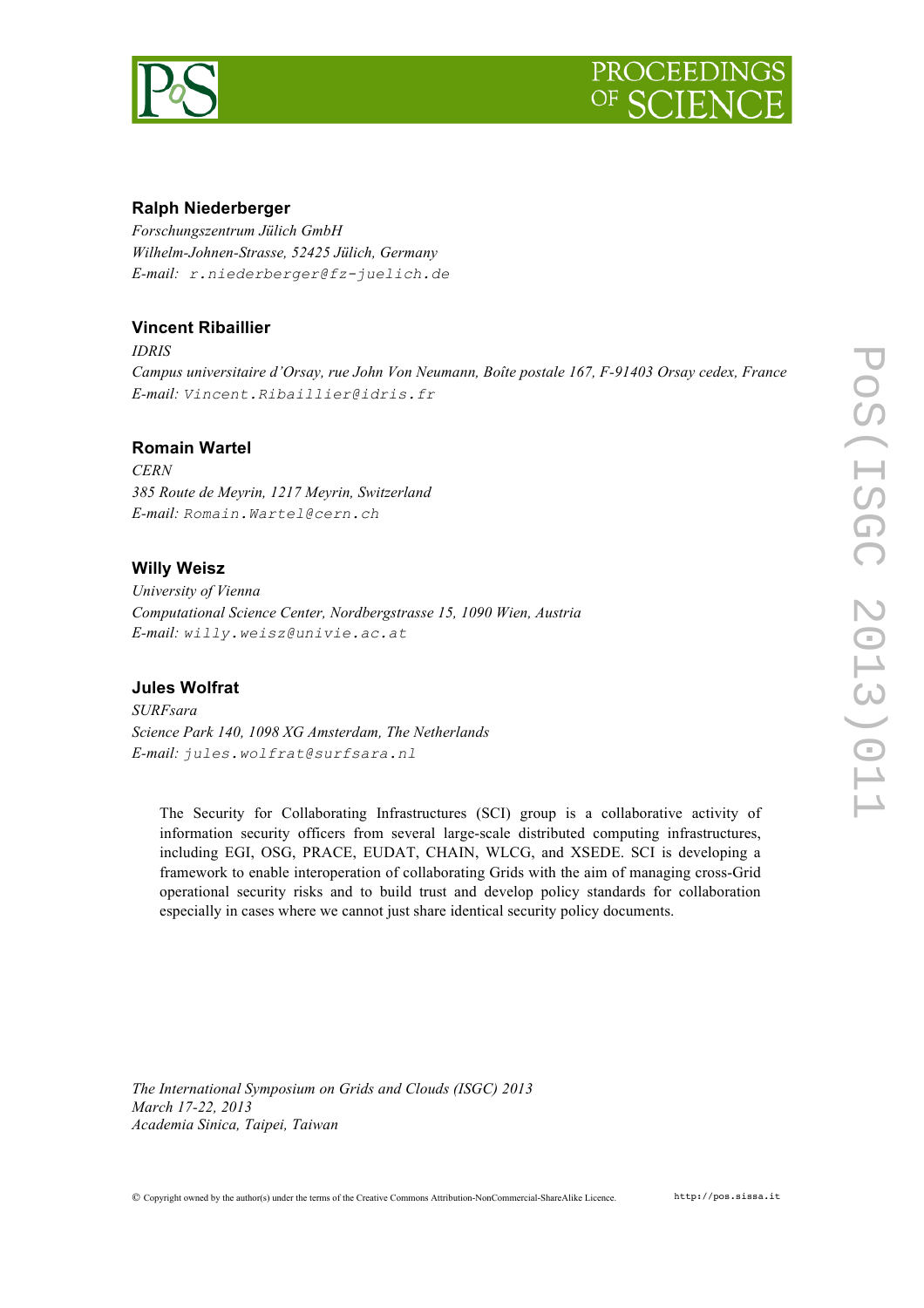## **1. Background**

The Security for Collaborating Infrastructures (SCI) group is a collaborative activity of information security officers from several large-scale distributed IT infrastructures (DIIs), including EGI, OSG, PRACE, EUDAT, CHAIN, WLCG, and XSEDE. SCI is developing a trust framework to enable interoperation of collaborating DIIs with the aim of managing crossinfrastructure operational security risks. We also aim to build trust between the DIIs by developing policy standards for collaboration especially in cases where we cannot just share identical security policy documents.

SCI was created to help address several issues. Firstly, the WLCG infrastructure which uses resources from several DIIs, including EGI, OSG and NDGF, found itself in the position where agreeing security policy documents was becoming more difficult. Different DIIs had similar policies addressing similar issues but agreement on the exact wording was in many cases not possible. What was needed was a higher-level agreement on the types of security policies required and the issues they should address rather than the detailed policy words. Secondly, the various operational security teams were finding that they needed to work more and more often together on shared security incidents. This collaboration was often found to be successful, but all agreed that having a common security policy framework would help enable a more formal trust environment. Finally, it was recognised that the adoption of a common security policy framework would also help facilitate interoperation between the DIIs in the sense of shared communities of users.

There are several series of national or international standards defining best practice in the management of Information Security, including ISO 27000 [1] and NIST 800-53 [2]. These standards provide extremely useful guidance for handling security within a single management domain but are not really of much use when dealing with the management of security across multiple DIIs where each DII already consists of resources from many different sites each having their own management. We are not aware of any other activity to define standards and a trust framework as presented here.

The detailed requirements for security differ between our DIIs, but nevertheless, in this SCI activity we are concentrating on those issues which are common to all infrastructures. The characteristics may differ and some issues may be more or less important, but all of them should be considered by every DII.

Many of the requirements expressed in this current document are left deliberately vague, e.g. by not setting minimum requirements for the content of policy documents, nor defining detailed procedures, e.g. the time limit for security patching. Experience has shown that these are often the areas where DIIs differ and that it works better to allow infrastructures the freedom to define the detailed procedures according to their own environment and needs. Future versions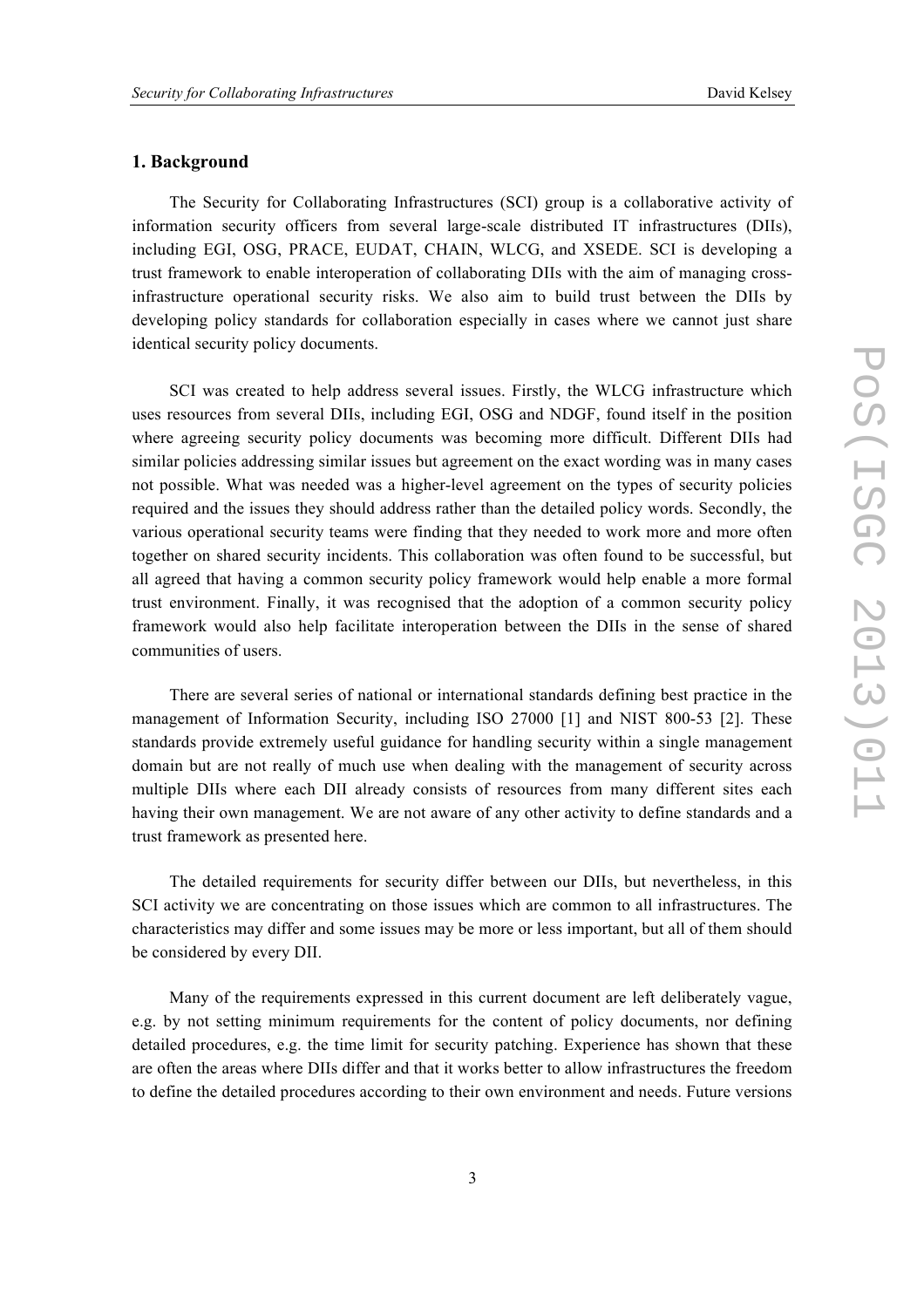of the SCI document, which may always be found on our web site [3], may well define some of these issues more tightly.

The SCI deliberations have been conducted by face to face meetings, by telephone or video conference and by email. Most of our face to face meetings have been co-located with meetings of the International Grid Trust Federation (IGTF) [4] as it involves many of the same individuals. IGTF has also agreed to host our web-site. This is very appropriate in that this is a neutral, DII-independent, location and IGTF is after all in the business of building global trust.

The document presented here is written by our group but is not yet approved by the management of our infrastructures. SCI does not have the authority to force new policy standards on our parent infrastructures, nor can we commit effort to performing selfassessments. The next stage of the work will involve wider consultation with our DIIs to gather feedback on and wherever possible will also include seeking endorsement of the SCI document. We aim to perform self-assessments of the extent to which our DIIs meet the documented requirements according to the maturity scale presented here. Based on the feedback received and the results of our self-assessments it is likely that we will need to further refine the SCI document.

SCI is an open group. Other DIIs interested in contributing to the group's activities or using our documents and assessments are very welcome to join our deliberations.

The SCI document itself follows after the Glossary starting with the section: "Introduction".

# **2. Glossary**

The following terms are defined for use in the SCI document:

| Infrastructure                      | All of the IT hardware, software, networks,         |
|-------------------------------------|-----------------------------------------------------|
|                                     | data, facilities, processes etc. that are required  |
|                                     | to develop, test, deliver, monitor, control or      |
|                                     | support services.                                   |
| Distributed IT Infrastructure (DII) | An <i>Infrastructure</i> together with its          |
|                                     | management, Resource Providers and Service          |
|                                     | <i>Operators.</i> It provides, manages and operates |
|                                     | (directly or indirectly) all the services required  |
|                                     | by the <i>Resource Providers</i> and their          |
|                                     | collections of <i>users</i> .                       |
| <b>Resource</b>                     | The equipment (CPU, disk, tape, network),           |
|                                     | software, middleware and data required to run       |
|                                     | a service.                                          |
|                                     |                                                     |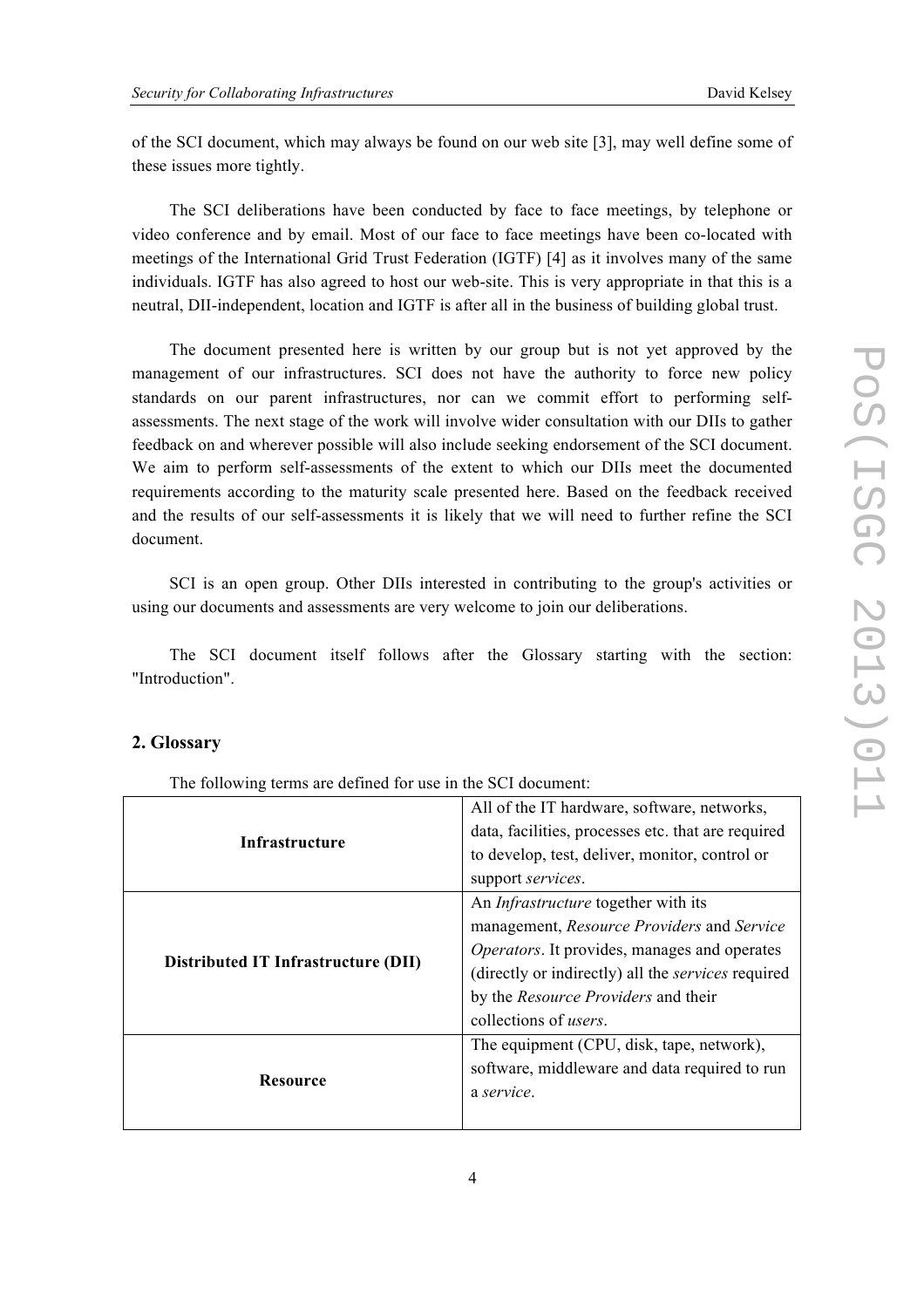| <b>Service</b>           | Any computing, storage, preservation,<br><sub>or</sub> |
|--------------------------|--------------------------------------------------------|
|                          | software system which provides access to,              |
|                          | information about or controls <i>resources</i> .       |
| <b>Resource Provider</b> | The smallest <i>resource</i> administration domain     |
|                          | in a DII. It can be either localised or                |
|                          | geographically distributed.                            |
| <b>Service Operator</b>  | An entity responsible for the management,              |
|                          | deployment and operation of a service.                 |
| Participant              | Any entity providing, using, managing,                 |
|                          | operating, supporting or coordinating one or           |
|                          | more service(s).                                       |
| User                     | An individual or an organisation who has been          |
|                          | given authority to access and use <i>resources</i> .   |

## **3. The SCI document - Introduction**

In recent years we have seen the implementation of a variety of infrastructures supporting distributed computing environments and sharing of resources. Each such infrastructure consists of distributed computing and data resources, users (who may be organised into separate user communities), and a set of policies and procedures. Examples of such infrastructures include computing grids and/or clouds, as well as cooperating computing facilities managed by different organisations.

Even when such an infrastructure considers itself to be decoupled from other infrastructures, it is in fact subject to many of the same threats and vulnerabilities as other infrastructures because of the use of common software and technologies. Moreover, there may be users who take part in more than one infrastructure and are thus potential vectors that can spread infection from one infrastructure to another. Finally, one infrastructure may want to extend rights to use its resources to users who are enrolled in a different infrastructure. In each of these situations, the infrastructures can benefit from working together and sharing information on security issues.

Security in a distributed collaborative environment is governed by the same principles that apply to a local centrally managed system, but complicated by the diversity of sites (both in terms of hardware and software systems and in terms of local policies and practices that apply), and by the lack of a centralized management hierarchy that can "order" certain operations to be performed in specific ways.

Governing principles include:

• The management of risk; both to mitigate the most likely occurring and dangerous risks, and to take counter measures that are commensurate with the scale of the involved risks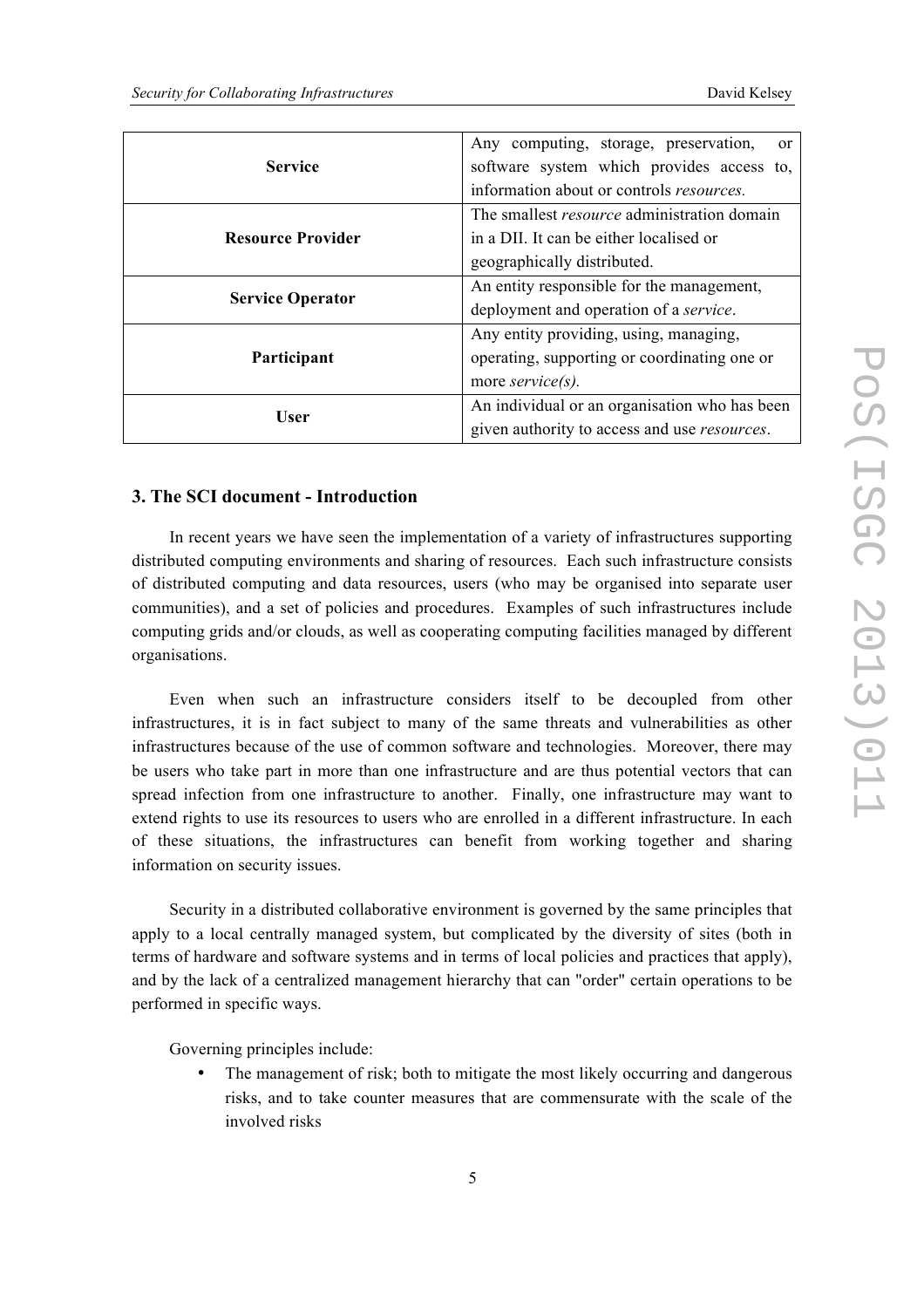- Containing the impact of a security incident while keeping services operational, but in certain cases this may require identifying and fixing a security vulnerability before re-enabling user access
- Identifying the cause of incidents and understanding what measures must be taken to prevent them from re-occurring
- Identifying users, hosts and services, and controlling their access to resources, all of which must be sufficiently robust and commensurate to the value of the resources and the level of risk and must comply with the regulatory environment

In this document we lay out a series of numbered requirements in six areas (operational security, incident response, traceability, participant responsibilities, legalities, and data protection) that each infrastructure should address as part of promoting trust between infrastructures.

To evaluate the extent to which the requirements described in this document are met, we recommend that each infrastructure assess the maturity of its implementation according to the following levels:

Level 0: Function or feature not implemented

Level 1: Function or feature exists, is operationally implemented but not documented

Level 2: Function or feature is comprehensively documented and operationally implemented

Level 3: Function or feature implemented, documented, and reviewed by an independent external body

We encourage openness and transparency in the documentation and for Levels 2 and 3 we recommend that wherever possible such documents should be made available to collaborating infrastructures as a way of promoting trust.

# **4. Operational Security [OS]**

Retaining operational availability and integrity is the most urgent and visible aspect of security. Each of the collaborating infrastructures must therefore have the following:

- [OS1] A security model addressing issues such as authentication, authorisation, access control, confidentiality, integrity and availability, together with compliance mechanisms ensuring its implementation
- [OS2] A process that ensures that security patches in operating system and application software are applied in a timely manner, and that patch application is recorded and communicated to the appropriate contacts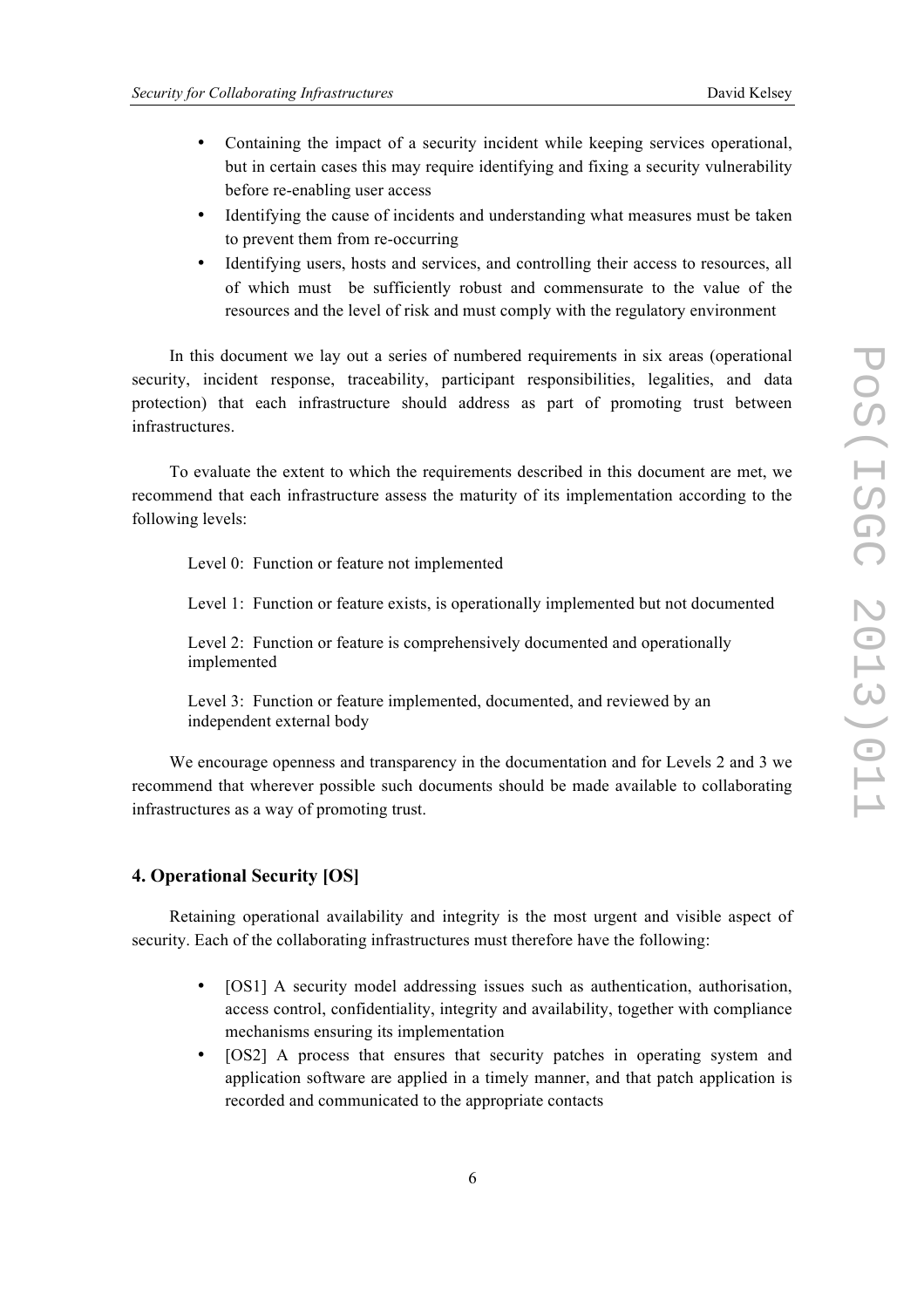- [OS3] A process to manage vulnerabilities (including reporting and disclosure) in any software distributed within the infrastructure. This process must be sufficiently dynamic to respond to changing threat environments
- [OS4] The capability to detect possible intrusions and protect the infrastructure against significant and immediate threats on the infrastructure
- [OS5] The capability to regulate the access of authenticated users
- [OS6] The capability to identify and contact authenticated users, service providers and resource providers
- [OS7] The capability to enforce the implementation of the security policies, including an escalation procedure, and the powers to require actions as deemed necessary to protect resources from or contain the spread of an incident

#### **5. Incident Response [IR]**

The management of risk is fundamental to the operation of any Infrastructure. Identifying the cause of incidents is essential to prevent them from re-occurring. In addition, it is a goal to contain the impact of an incident while keeping services operational. For response to incidents to be acceptable this needs to be commensurate with the scale of the problem.

It is imperative that every infrastructure has an organized approach to addressing and managing events that threaten the security of resources, data and overall project integrity.

Each infrastructure must have the following:

- [IR1] Security contact information for all service providers, resource providers and communities together with expected response times for critical situations
- [IR2] A formal Incident Response procedure. This must address: roles and responsibilities, identification and assessment of an incident, minimizing damage, response & recovery strategies, communication tools and procedures
- [IR3] The capability to collaborate in the handling of a security incident with affected service and resource providers, communities, and infrastructures
- [IR4] Assurance of compliance with information sharing restrictions on incident data obtained during collaborative investigations. If no information sharing guidelines are specified, incident data will only be shared with site-specific security teams on a need to know basis, and will not be redistributed further without prior approval

#### **6. Traceability [TR]**

The minimum level of traceability for the Infrastructure is to be able to identify the source of all actions (executables, file transfer, etc.) together with the individual<sup>2</sup> initiating the actions.

<sup>&</sup>lt;sup>2</sup> For software agents initiating actions there must be a human individual responsible for all actions of the agent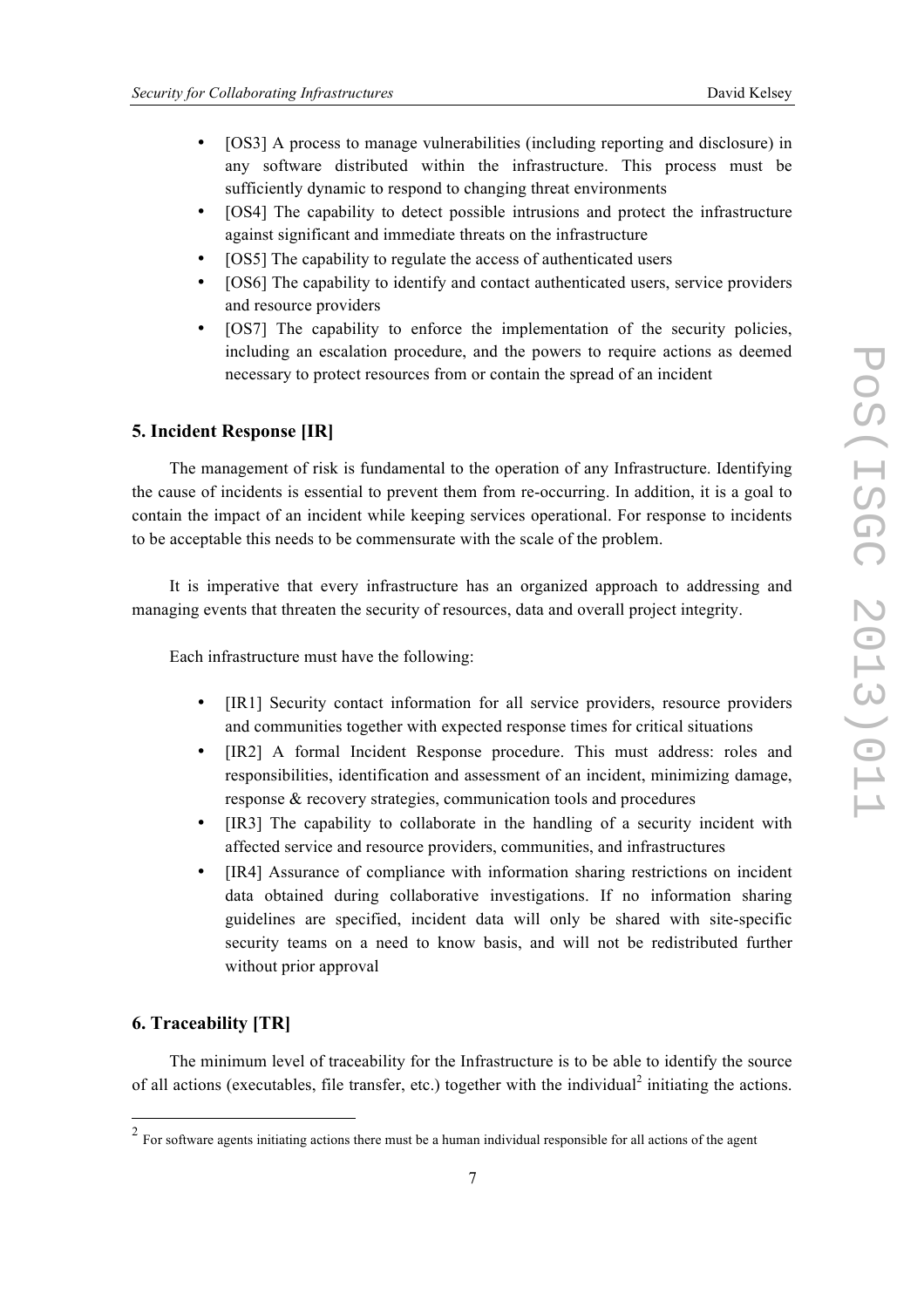In addition, sufficiently fine-grained controls, such as blocking the originating user, system or service and monitoring to detect abnormal behaviour, are necessary for keeping services operational. It is essential to be able to understand the cause and to fix any problems before reenabling access for the user.

The aim is to be able to answer the basic questions "who, what, where, when and how" concerning any incident. This requires retaining all relevant information, including accurate timestamps and the digital identity of the initiator, sufficient to identify, for each service instance, and for every security event including at least the following: connect, authenticate, authorise (including identity changes) and disconnect.

Each infrastructure must provide the following:

- [TR1] Traceability of service usage, by the production and retention of appropriate logging data, to identify the source of all actions as defined above
- [TR2] A specification of the data retention period, consistent with local, national and international regulations and policies
- [TR3] A specification of the controls that the resource provider implements to achieve the goals of [TR1]

## **7. Participant Responsibilities [PR]**

All participants in a group of collaborating infrastructures need to rely on appropriate behavior by various actors in both their own and other infrastructures. We separate these responsibilities into behavior expected of:

- Individual users
- Collections of users
- Resource providers and service operators

Each infrastructure must ensure that the various participants are aware that they have these responsibilities.

#### **7.1 Individual Users**

Each infrastructure must provide:

- [PRU1] An Acceptable Use Policy (AUP). The AUP must at least address the following areas: defined acceptable use, non-acceptable use, user registration, protection and use of credentials, data protection and privacy, Intellectual Property Rights (IPR), disclaimers, liability and sanctions
- [PRU2] A process to ensure that all users are aware of, and accept the requirement to abide by, the AUP
- [PRU3] Communication to their users of any additional restrictions or requirements on acceptable use that arise out of new collaborative partnerships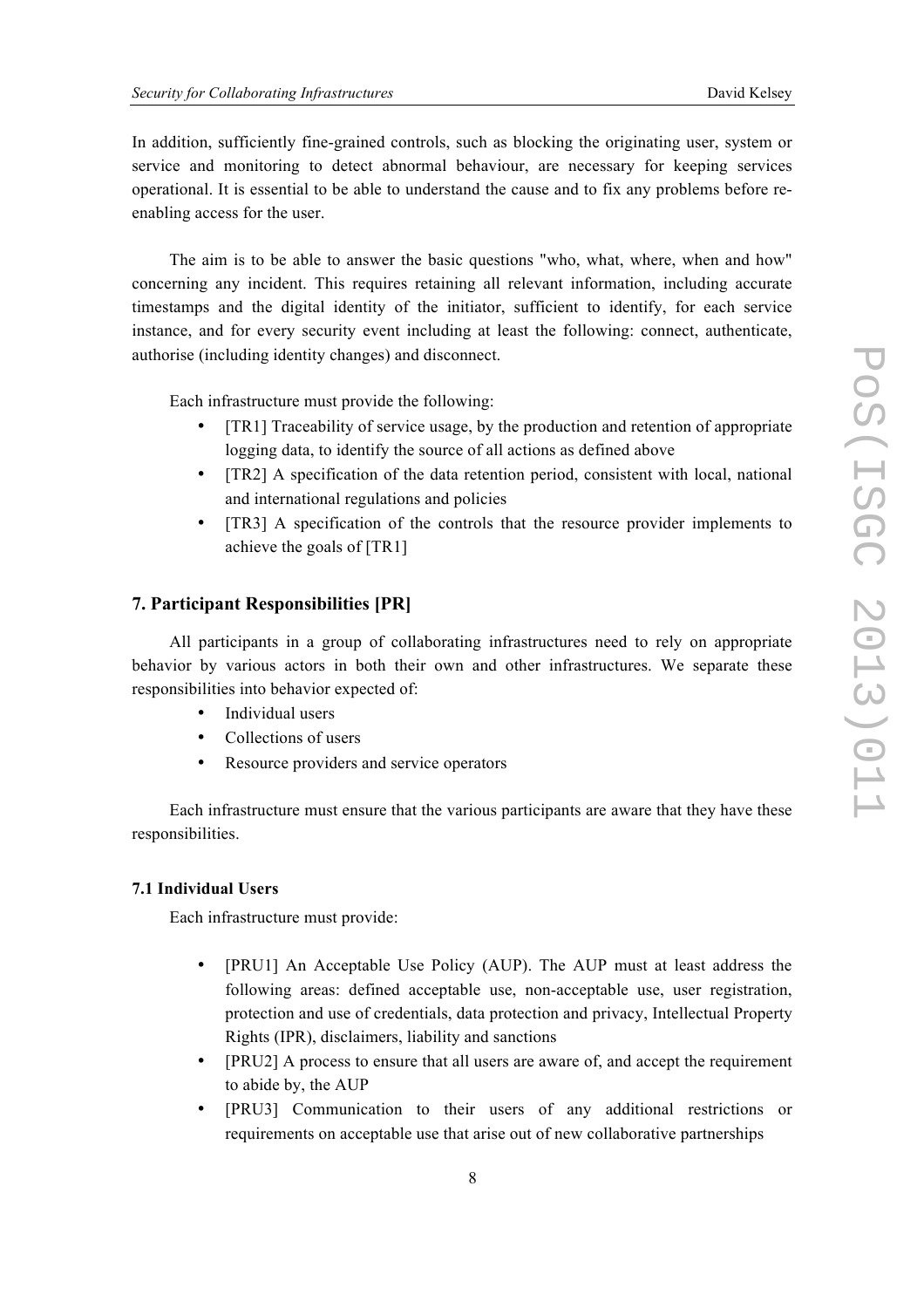#### **7.2 Collections of Users**

A Collection of users is a group of individuals organised around a common purpose jointly granted access to the Infrastructure. It may serve as an entity which acts as the interface between the individual users and each Infrastructure. In general the members of the Collection will not need to separately negotiate with Resource Providers or Infrastructures.

Examples of Collections of users include: User groups, Virtual Organisations, Research Communities, Virtual Research Communities, Projects, Science gateways, and geographically organised communities.

Each infrastructure must have:

- [PRC1] A process to ensure that all Collections of users using their infrastructure are aware of, and accept the need to abide by, various policy requirements
- [PRC2] Policies and procedures regulating the individual user registration and membership management (registration, renewal, suspensions, removal, and banning). At a minimum these must address the accuracy of contact information both for initial collection and periodic renewal

Collections of users must:

- [PRC3] be aware that they will be held responsible for actions by an individual member of the collection which in turn may reflect on the ability of other members to utilise the infrastructure
- [PRC4] ensure a way of identifying the individual user responsible for an action
- [PRC5] keep appropriate logs of membership management actions<sup>3</sup> sufficient to participate in security incident response
- [PRC6] define their common aims and purposes and make this available to the Infrastructure and/or Resource Providers to allow them to make decisions on resource allocation

#### **7.3 Resource Providers and Service Operators**

The Infrastructure must have policies and procedures in place to ensure that Resource Providers and Service Operators understand and agree to abide by expected standards of behaviour, including:

- [PRR1] vulnerability patching
- [PRR2] incident reporting
- [PRR3] physical and network security

<sup>&</sup>lt;sup>3</sup> Examples include but are not limited to: Registration or renewal in a membership system, dynamic authorisation such as acquisition of VOMS attributes, authentication to a Science Gateway or portal, job submission or file transfer initiated by the Collection on behalf of an individual user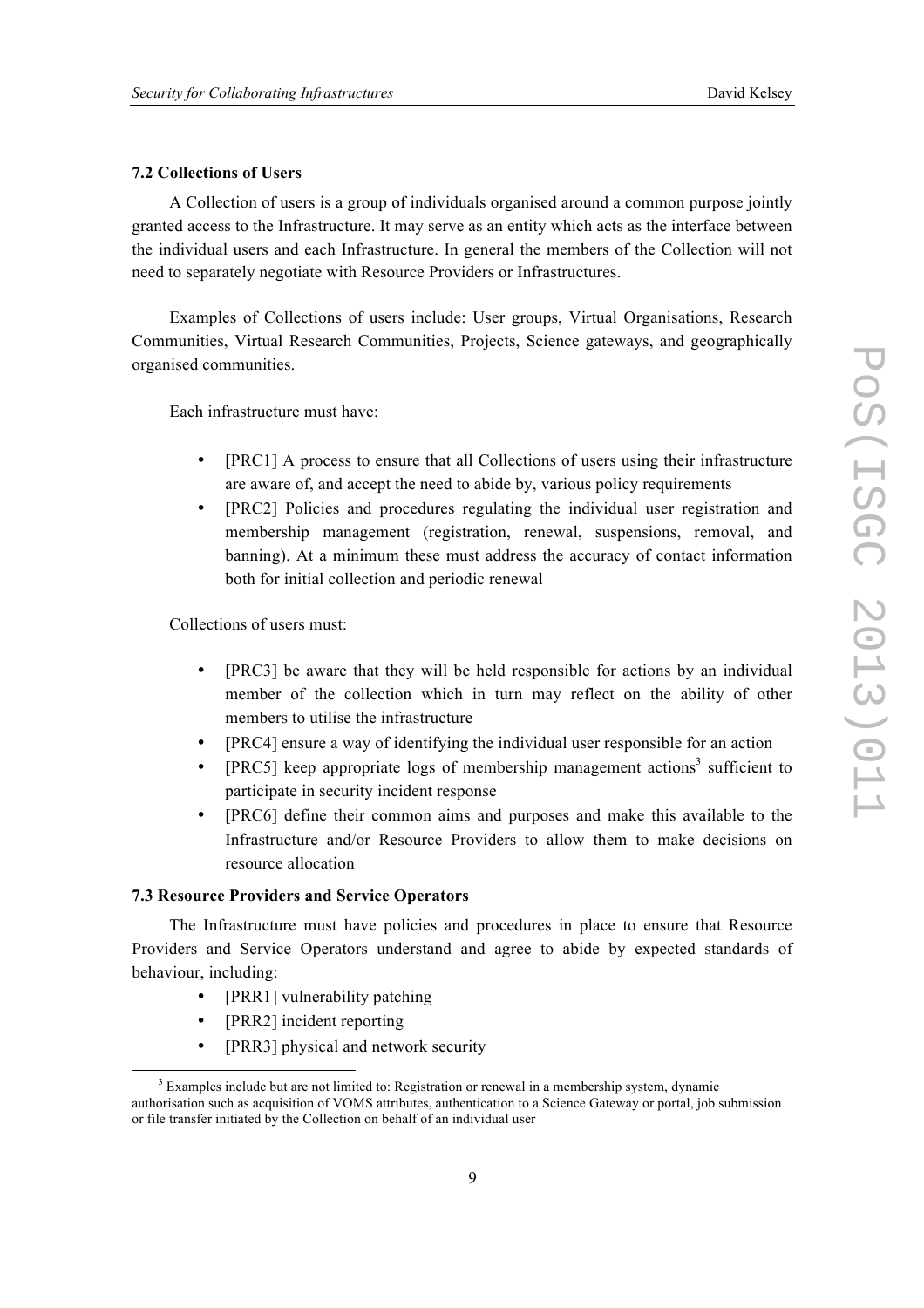- [PRR4] confidentiality and integrity of data
- [PRR5] retention of appropriate logs

#### **8. Legal Issues and Management procedures [LI]**

Infrastructures, resource providers, service providers and collections of users must have policies and procedures, appropriately communicated to all participants, that address legal issues including but not limited to the following:

- [LI1] Intellectual Property Rights clarifying the rights and obligations of the participants
- [LI2] Liability responsibilities and disclaimers to make the participants aware of their obligations
- [LI3] Software licensing clarifying the rights and obligations of the participants
- [LI4] Dispute handling and escalation procedures
- [LI5] Data Protection responsibilities (also see the next section)
- [LI6] Any additional regulations such as export controls, ethical use, externally imposed data protection and/or access control requirements

# **9. Protection and processing of Personal Data/Personally Identifiable Information [DP]**

Infrastructures, resource providers, service providers and collections of users must have policies and procedures addressing the protection of individuals with regard to the processing of their personal data (PII) collected as a result of their participation in the infrastructure, including but not limited to:

- [DP1] Accounting Data
- [DP2] User Registration Data
- [DP3] Monitoring Data
- [DP4] Logging Data
- [DP5] Data owned by or produced by Users or Collections of Users

#### **10. Acknowledgements**

The authors acknowledge the support and collaboration of many colleagues in their respective infrastructures and the funding received by these infrastructures from many different sources.

These include but are not limited to the following:

EGI acknowledges the funding and support received from the European Commission and the many National Grid Initiatives and other members. The EGI-InSPIRE project is co-funded by the European Commission (contract number: RI-261323).